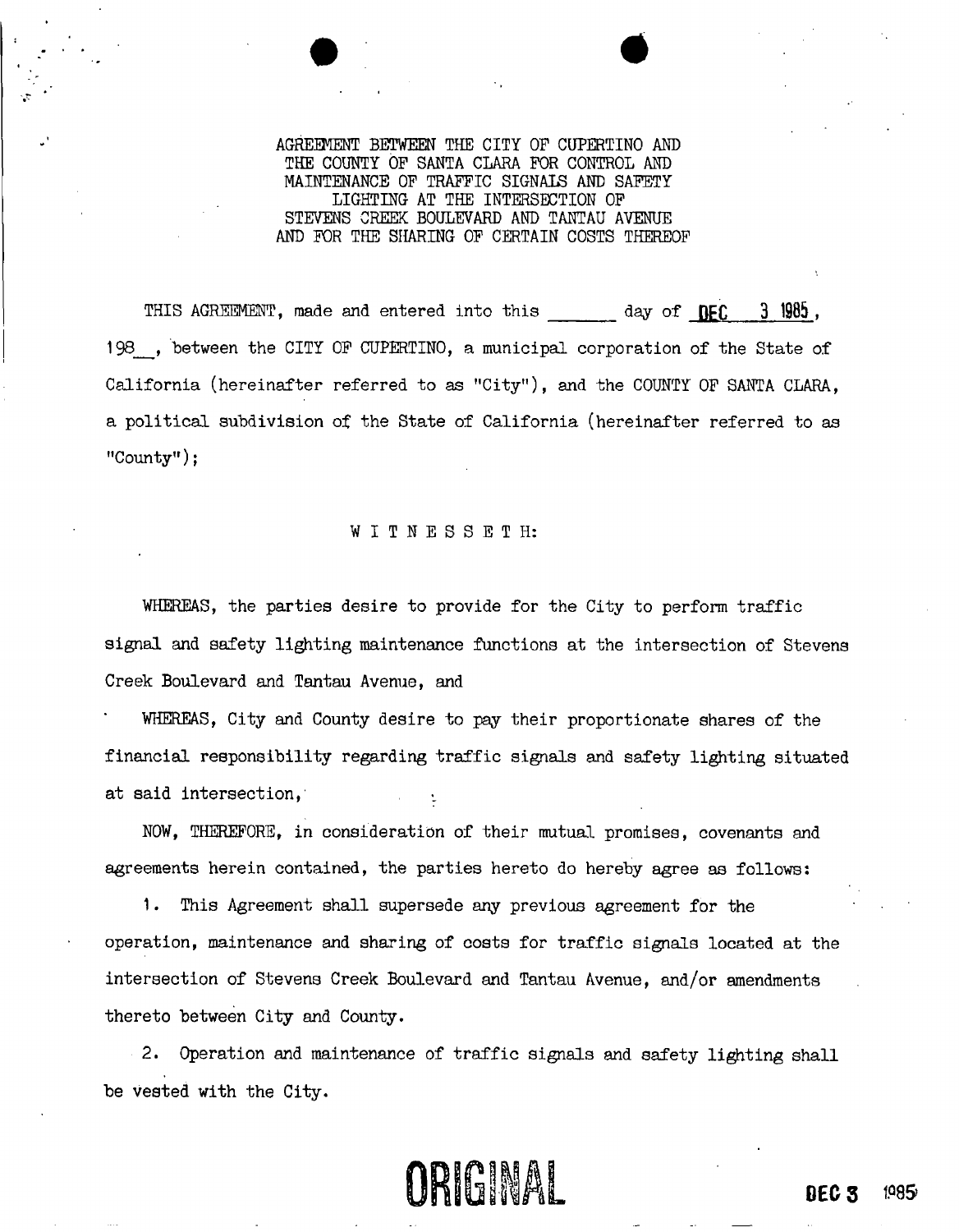3. The cost of rendered maintenance shall be determined as follows:

(a) A mutually acceptable, standard monthly maintenance fee for the servicing, maintenance and repair of traffic signals which have become worn or defective from normal use.

(b) For repairs made to equipment damaged in vehicular accidents, City shall calculate its costs for each such repair and shall bill County accordingly.

(c) City shall pay all traffic signal energy charges directly to the public utility providing same. City shall bill, and County shall reimburse City for County share of such traffic signal energy costs.

4« Operation and maintenance costs of traffic signals and safety lighting at the intersection of Stevens Creek Boulevard and Tantau Avenue shall be shared between City and County in"the same ratio as the number of legs in the intersection under each jurisdiction bears to the total number of legs. Whenever City annexes streets containing traffic signals which are under this Agreement, City shall henceforth assume the financial responsibility for such traffic signals, using the above-mentioned method for determining cost-sharing ratios.

5- City shall annually submit its billing to the County for those items contained in Paragraph 3 hereof, based upon the formula contained in Paragraph 4 hereof. The billing period shall begin on January 1st, and end on December 31st, of each year. Payment by County shall be made within thirty (30) days after receipt of bill.

 $- 2 -$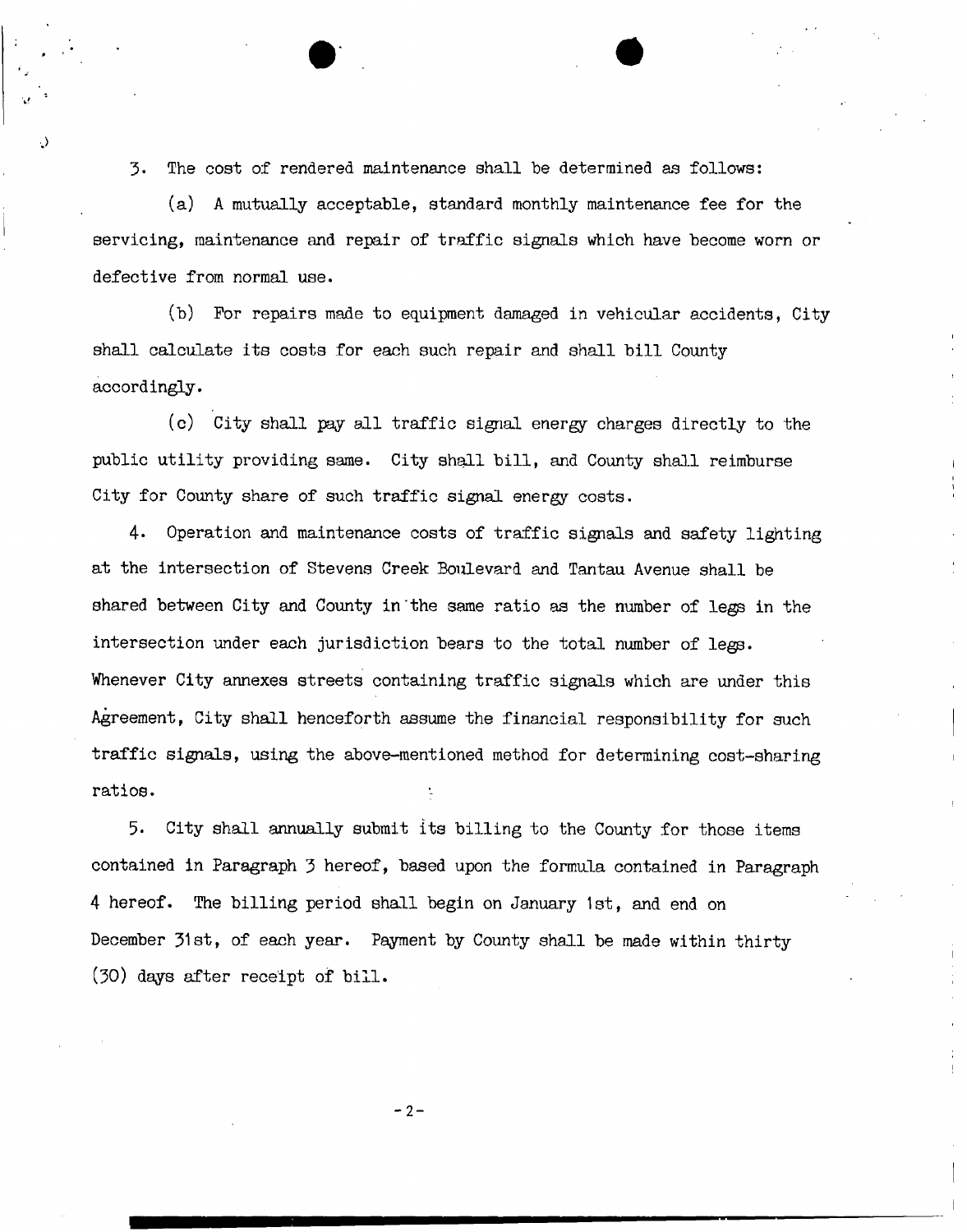## 6. It is mutually understood and agreed:

(a) That neither County, nor any officer or employee thereof, shall be responsible for any damage or liability occurring by reason of anything done or omitted to be done by City under or in connection with any work, authority or jurisdiction delegated to City under this Agreement. It is also understood and agreed that, pursuant to Government Code Section 895.4, City shall fully indemnify and hold County harmless from any liability imposed for injury (as defined by Government Code Section 810.8) occurring by reason of anything done or omitted to be done by City under this Agreement under or in connection with any work, authority or jurisdiction delegated to City under this Agreement.

(b) That neither City, nor any officer or employee thereof, shall be responsible for any damage or liability occurring by reason of anything done or omitted to be done by County under or in connection with any work, authority or jurisdiction delegated to County under this Agreement. It is also understood and agreed that, pursuant to Government Code Section 895.4, County shall indemnify and hold City harmless from any liability imposed for injury (as defined by Government Code Section 810.8) occurring by reason of anything done or omitted to be done by County under or in connection with any work, authority or jurisdiction delegated to County;.under this Agreement.

7. This Agreement shall take effect on the date of execution hereof and shall remain in full force and effect until amended or terminated.

 $- 3 -$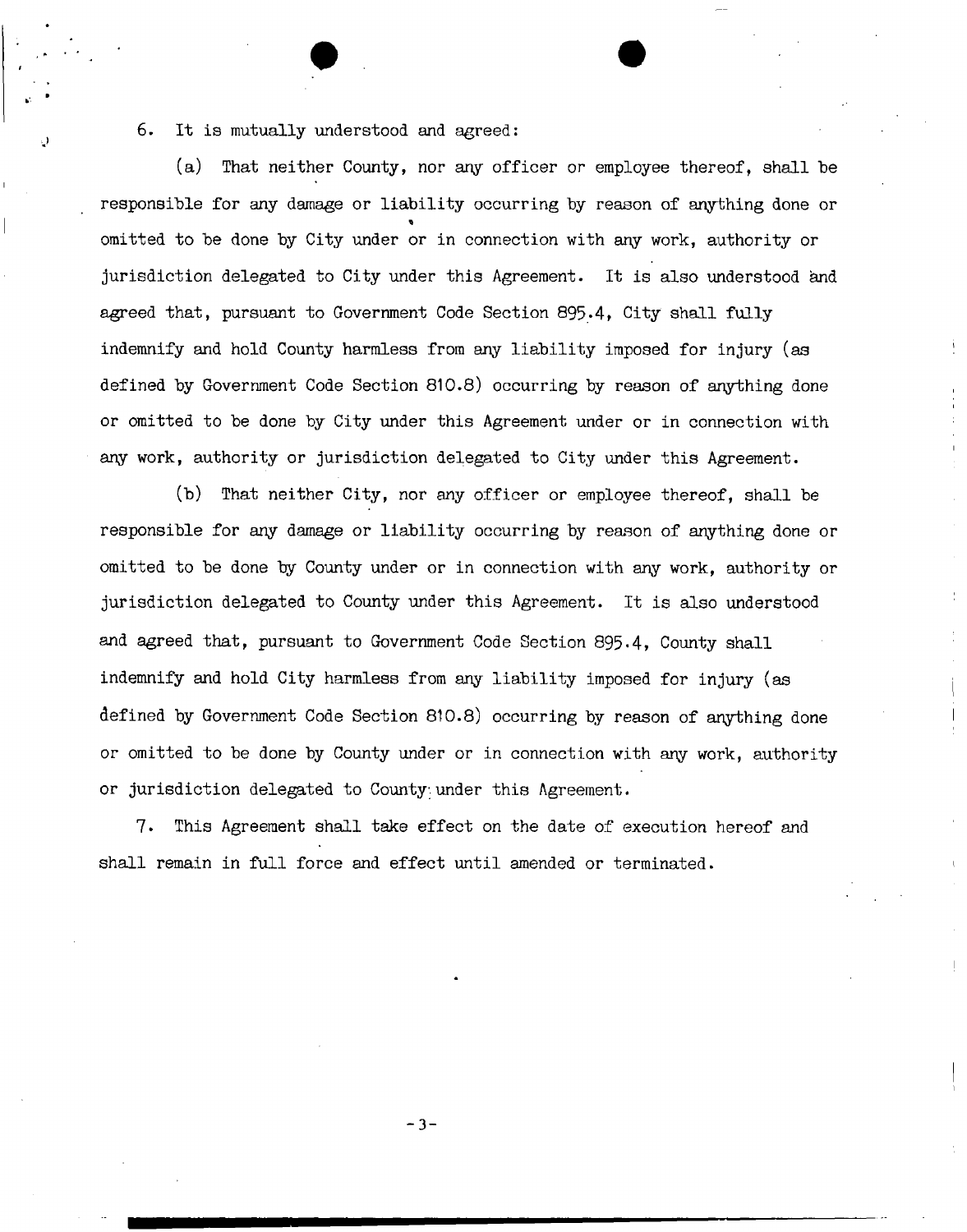This Agreement as above may be amended or terminated at any time upon mutual consent of the parties hereto. This Agreement may also be terminated by either party upon thirty (30) days notice to the other party.

IN WITNESS WHEREOF, the parties hereto have executed this Agreement as of the following dates:

Tember 27, 1985 City: County: **DEC** 3 1985

APPROVED AS TO FORM:

Attorney

ATTEST^)

CITY OF CUPERTINO, a municipal corporation

And *JUjh <sup>o</sup>* **Bu\_\ -**

City Manager

"City"

APPROVED AS TO FORM AND LEGALITY:

Deputy County Counsel

ATTEST:

Phyllis A. Perez **Assistant Clerk** of the Board of<br>Supervi<del>sors</del> Supervisors Clerk/Board of Supervisors CQNSLD. M. **RAINS** 

COUNTY OF SANTA CLARA

Chairper<br>Rod Dindon

"County"

Board of Supervisors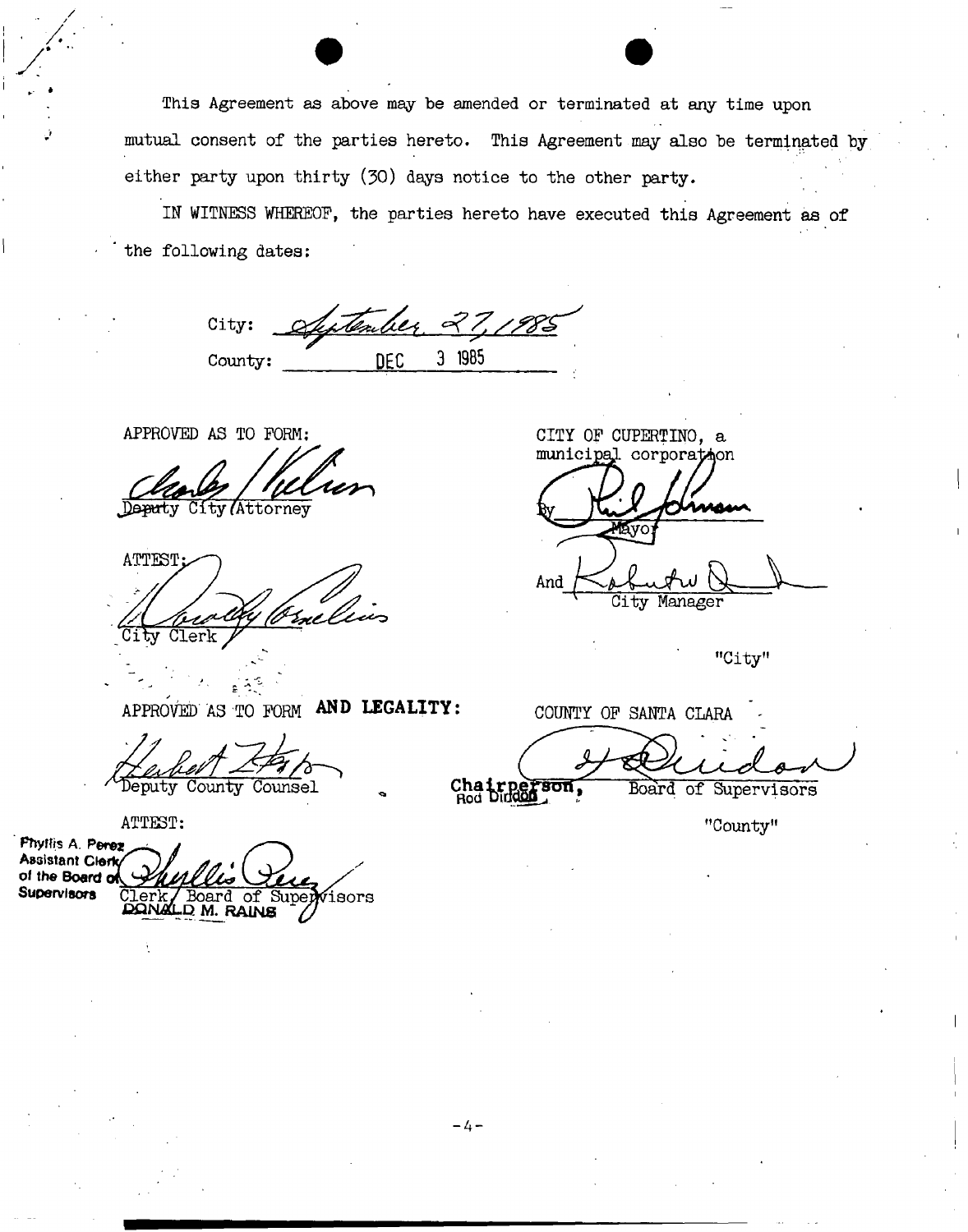



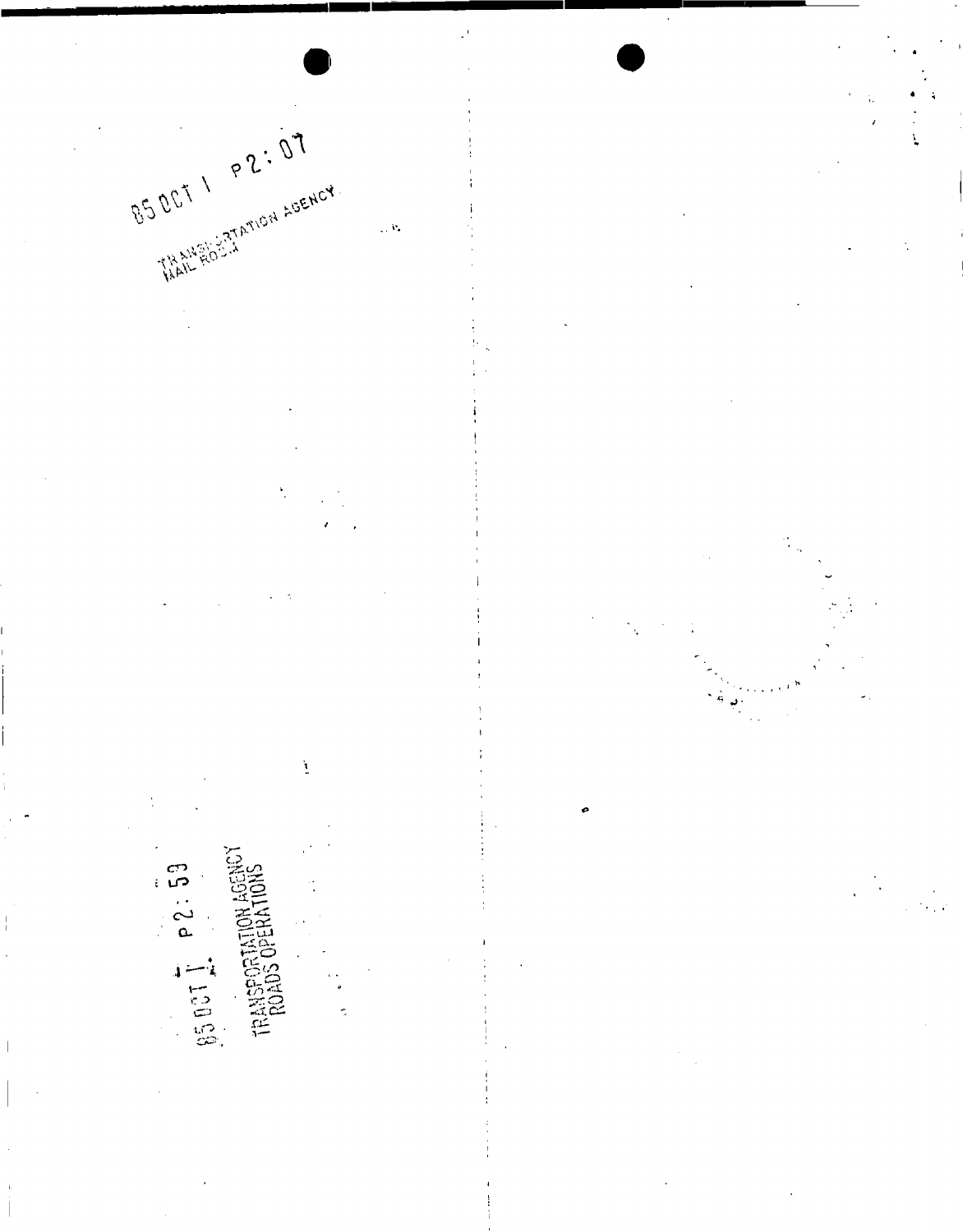### RESOLUTION NO. 6671

A RESOLUTION OF THE CITY COUNCIL OF THE CITY OF CUPERTINO AUTHORIZING EXECUTION OF AGREEMENT BETWEEN THE CITY OF CUPERTINO AND THE COUNTY OF.SANTA CLARA FOR CONTROL AND MAINTENANCE OF TRAFFIC SIGNALS AND SAFETY LIGHTING AT THE INTERSECTION OF STEVENS CREEK BOULEVARD AND TANTAU AVENUE AND FOR THE SHARING OF CERTAIN COSTS THEREOF

WHEREAS, the traffic signals and safety lighting at the intersection of Stevens Creek Boulevard and Tantau Avenue lie within the jurisdictions of both the City of Cupertino and the County of Santa Clara; and

WHEREAS, the parties hereto, desire to provide for the City to perform traffic signal and safety lighting maintenance functions at said intersection with each jurisdiction to pay its proportionate share of the financial responsibility; and

WHEREAS, there has been presented to the City Council a proposed agreement for the operation, maintenance, and cost sharing for the traffic signals at the intersection of Stevens Creek Boulevard and Tantau Avenue; and

WHEREAS, the terms and conditions, of said agreement have been approved by the City Attorney and the Director of Public Works;

NOW, THEREFORE, BE IT RESOLVED that the Mayor and the City Clerk are hereby authorized to execute the aforementioned agreement in behalf of the City of Cupertino.

PASSED AND ADOPTED at a regular meeting of the City Council of the City of Cupertino this 16th day of September , 1985 by the following vote:

| Vote     | Members of the City Council            |                                                                              |  |  |
|----------|----------------------------------------|------------------------------------------------------------------------------|--|--|
| AYES:    | Gatto, Plungy, Rogers, Sparks, Johnson |                                                                              |  |  |
| NOES:    | None                                   | THIS IS TO CERTIFY<br>$\sim$                                                 |  |  |
| ABSENT:  | None                                   | INSTRUMENT IS A TRUE AND CORRECT CO<br>OF THE ORIGINAL ON FILE IN THIS OFFIC |  |  |
| ABSTAIN: | None                                   | CITY CLERK OF THE C. TY OF DUPERTANT                                         |  |  |

/s/ Dorothy Cornelius City Clerk :

ATTEST:

14-1 •Q,

**Office** 

**0**  Finance-Contro<br>2/9/85 bjm<br><sup>2/9/85</sup> bjm

l cc: Dept.o<br>coad Operations;

<u>ດ</u>

Cornelius, C<br>M. Shields,

Dorothy

2 Originals: Dorothy<br>Budget & Analysis; R.

ِن<br>ا

*Is!* Phil N. Johnson Mayor, City of Cupertino

BY. APPROVED:



 $\overline{\text{C}}$ T COPY DE THE D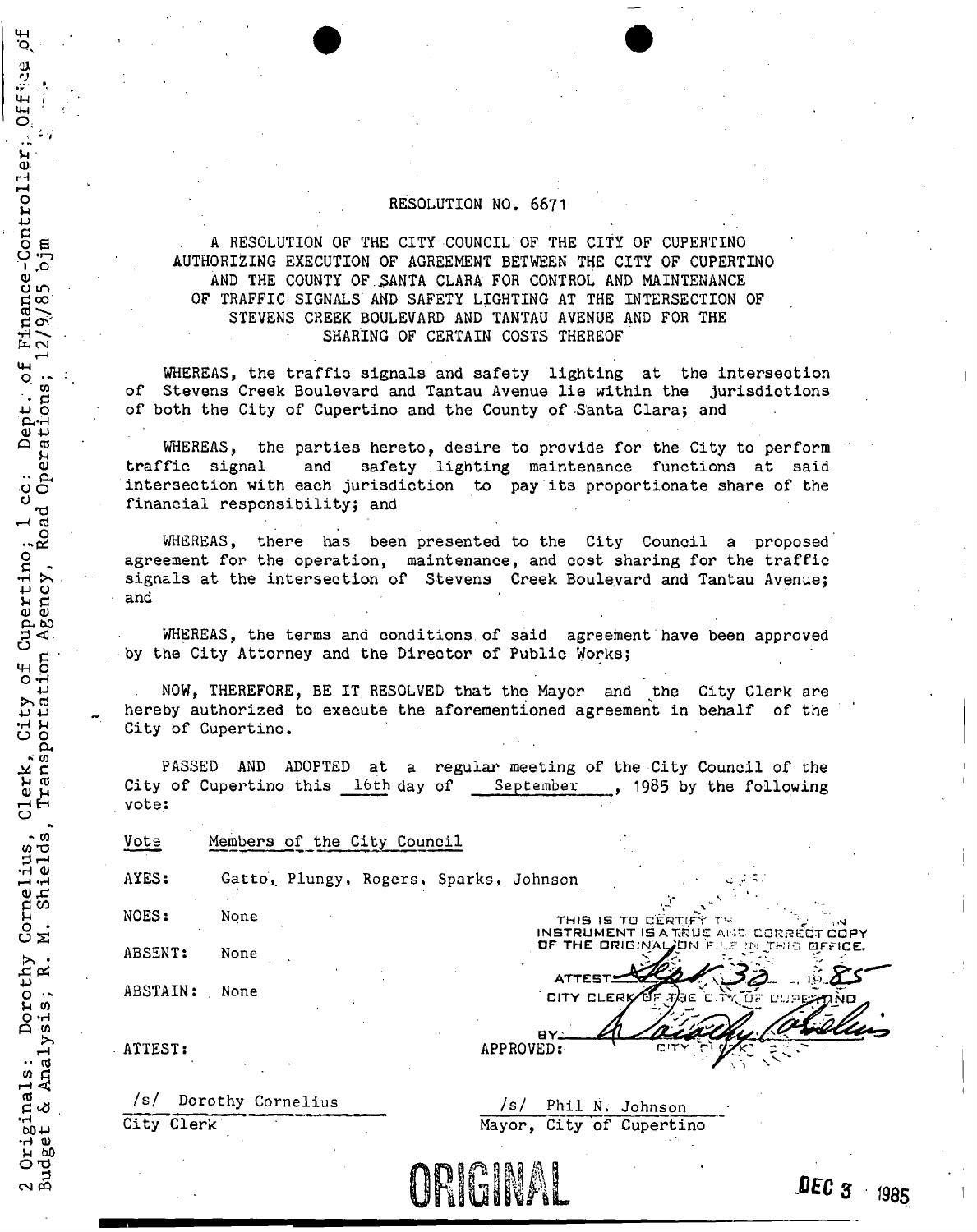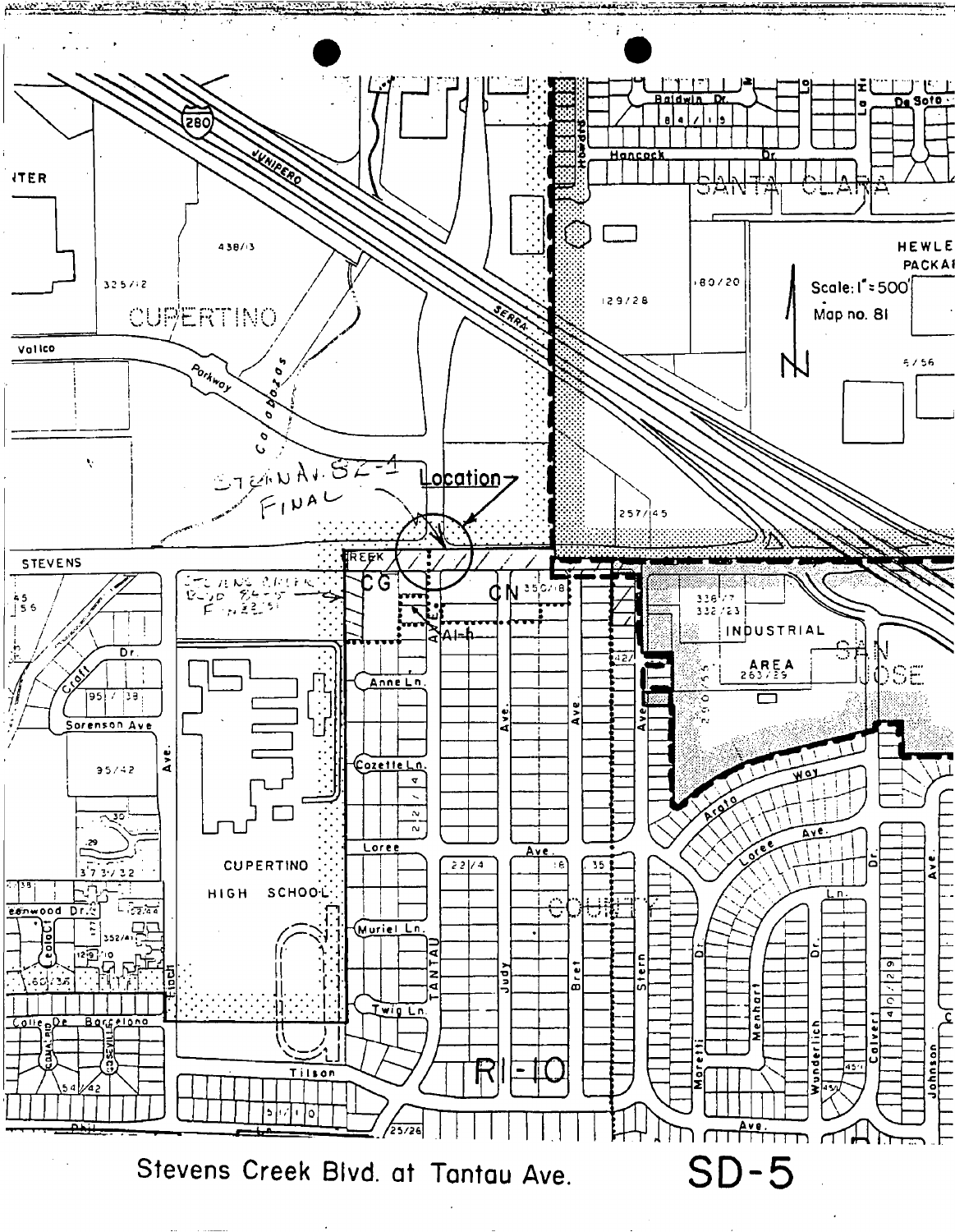THIS IS BEING FORWARDED TO YOU FOR YOUR CBMIS ENTRY AND TRANSMITTAL TO FINANCE.

ITEM #10 of 12/3/85

# **BOARD OF SUPERVISORS** SANTA CLARA COUNTY

 $12/9/85$ DATE.

The following contract was awarded or change order was approved by the Board of Supervisors at a meeting held:

| traffic signals and safety lighting at the intersection of Stevens |  |  |
|--------------------------------------------------------------------|--|--|
| Creek Boulevard and Tantau Avenue for the sharing of certain costs |  |  |
|                                                                    |  |  |
|                                                                    |  |  |
|                                                                    |  |  |
|                                                                    |  |  |
|                                                                    |  |  |

DONALD M. RAINS-

Clerk of the Board

 $bjm$ WHITE ----- CONTROLLER<br>CANARY -- FILE<br>PINK ----<br>GOLD.ROD

 $\bullet$  3128 REV 7/76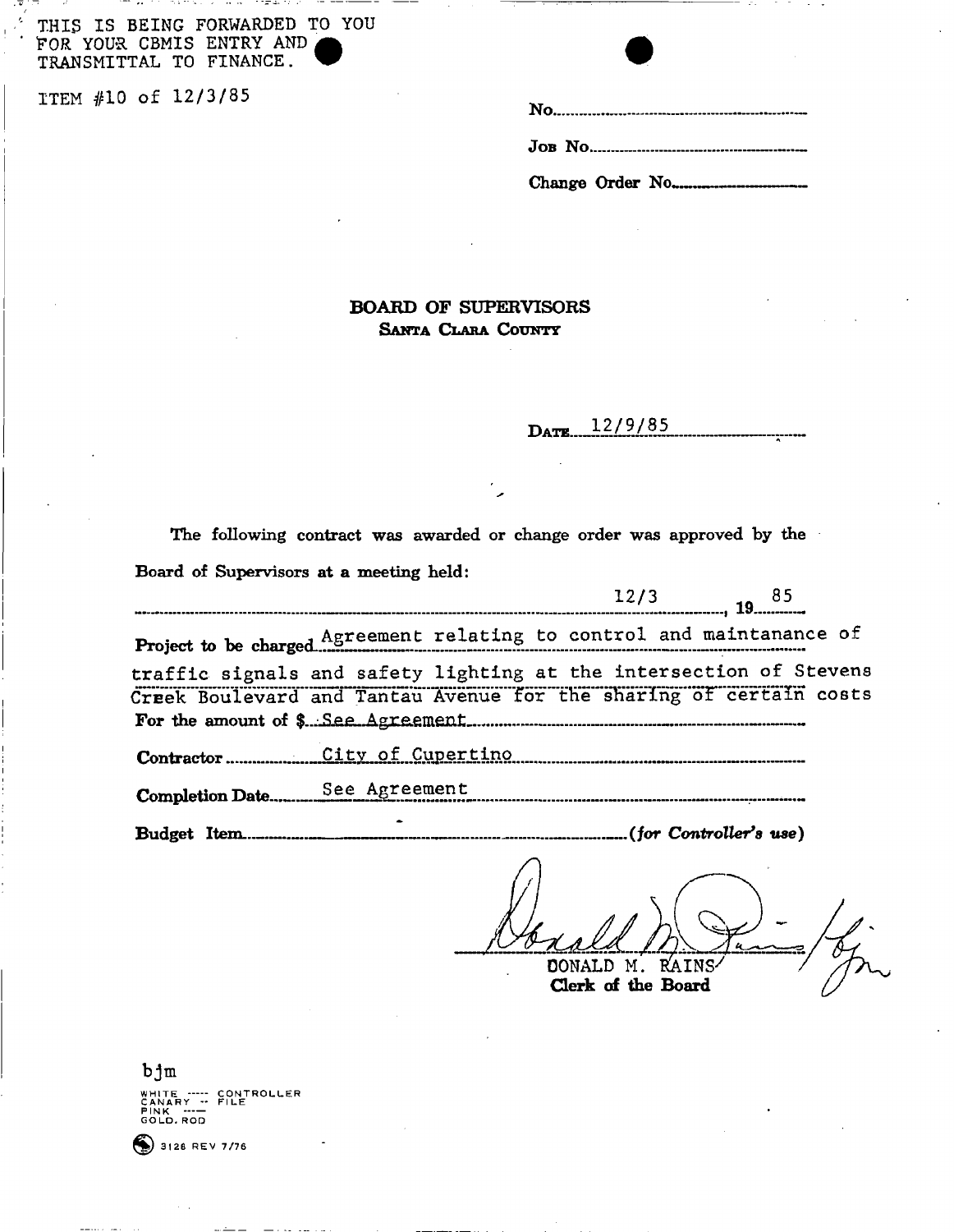

**County Government Center, East Wing 70 West Hedding Street San Jose, California 95110 (408) 299-4321**  Office of the Board of Supervisors

California **Susanne Wilson, District 1 Zoe Lofgren, District 2 Thomas L. Legan, District 3 Rod Diridon, District 4 Dianne McKenna, District 5** 

**December 9, 1985** 

**Ms. Dorothy Connelius, Clerk City of Cupertino 10300 Torre Avenue Cupertino, California 95014** 

Agreement between the City of Cupertino and the County<br>of Santa Clara for control and maintenance of traffic Subject: signals at the intersection of Stevens Creek Boulevard **and Tantau Avenue and for the sharing of certain costs thereof.** 

of the subject agreement/gontxakxXxease between the **County of Santa Clara arid the party named above. The Board of Supervisors at its regularly scheduled meeting on**   $December 3$ , 1985 , approved this agreementXxxnxxxxxx **31KXSS on behalf of the County. Enclosed you will find two fully executed** &5?]2X**/copies** 

**The enclosed is for your files.** 

**Very truly yours,** 

BOARD OF SUPERVISORS DONALD M. RAINS.-CLERK eller Deputy Clerk

**DMR : bjm** 

**Enclosures**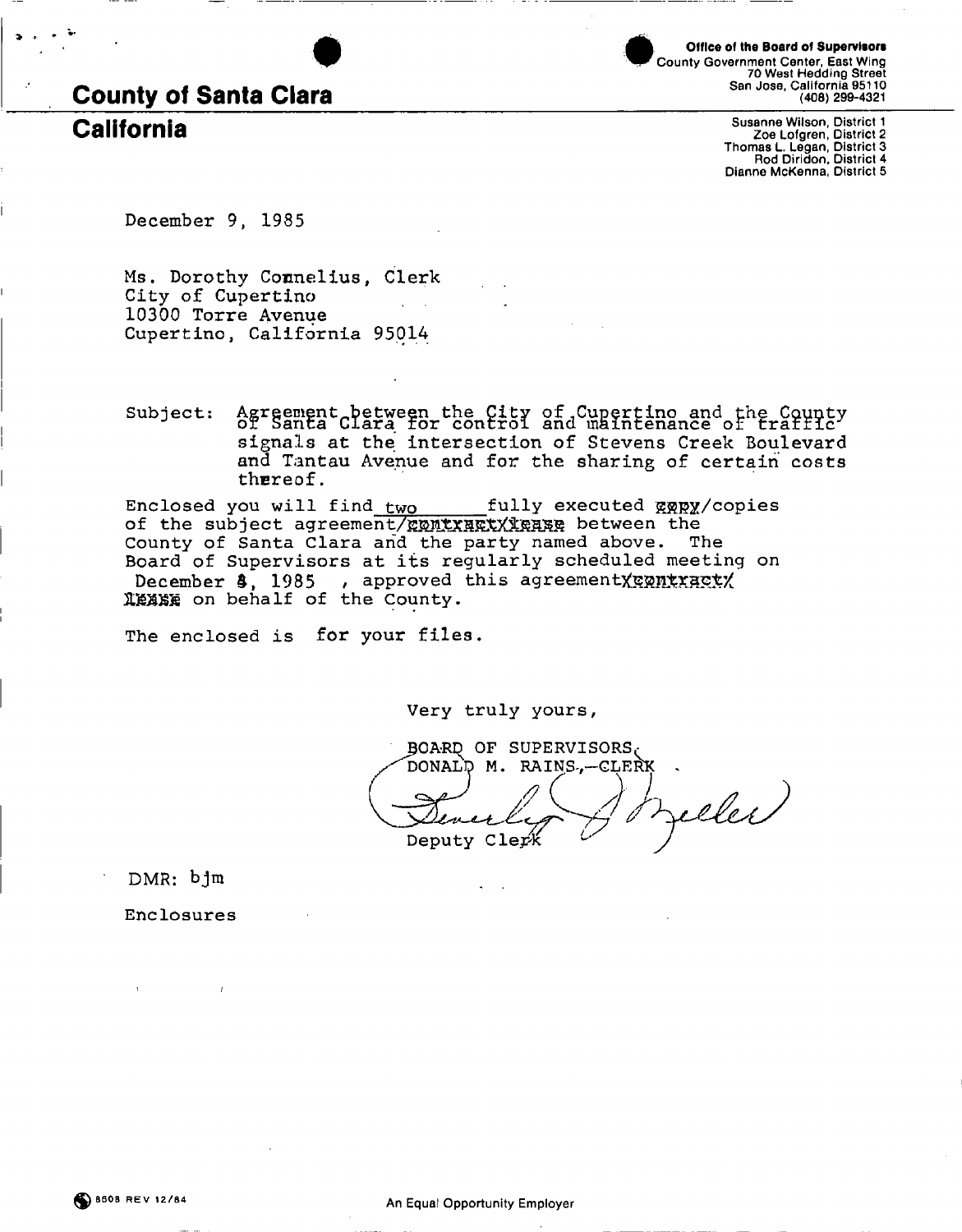| $\bullet$ .<br>County of Santa Clara                     |                                   | $\sum$<br>$\sim$             | <b>Transportation Agency</b><br>1555 Berger Drive<br>San Jose, California 95112 |
|----------------------------------------------------------|-----------------------------------|------------------------------|---------------------------------------------------------------------------------|
| <b>California</b>                                        | TRANSMITTAL MEMORANDUM            |                              |                                                                                 |
| Prepared by RBP<br><b>RMS</b><br>Reviewed by             | Page <sup>1</sup> of <sup>2</sup> |                              | $S.D.$ <sup>5</sup>                                                             |
| <b>RMS</b><br>don't ted by<br>DIRECTOR (/)?<br>APPROVED: |                                   | DATE: Nov. 19, 1985          |                                                                                 |
| TRANSIT DISTRICT BOARD:                                  | Agenda Date                       |                              | Item No.                                                                        |
| COUNTY BOARD OF SUPERVISORS:                             |                                   | Agenda Date December 3, 1985 | Item No.                                                                        |
| Transportation Commission:                               | Agenda Date __ ____               |                              | Item No.                                                                        |

R. M. Shields, Transportation Agency

**SUBJECT:** AGREEMENT BETWEEN THE CITY OF CUPERTINO AND THE COUNTY OF SANTA CLARA FOR CONTROL AND MAINTENANCE OF TRAFFIC SIGNALS AND SAFETY LIGHTING AT THE INTERSECTION OF STEVENS CREEK BOULEVARD AND TANTAU AVENUE AND FOR THE SHARING OF CERTAIN COSTS THEREOF

#### RECOMMENDED ACTION:

Approve and execute the attached Agreement between the City of Cupertino and the County of Santa Clara, which provides for the delegation of operational and maintenance responsibilities and for the sharing of costs attributable to the operation and maintenance of traffic signals at the intersection of Stevens Creek Boulevard and Tantau Avenue.

#### FISCAL IMPLICATION:

The most recent billing indicates that the cost to the County will be less than \$2,000 per year. This is the typical method of sharing costs at joint signalized intersections. Funds are available in the Road Fund 0023, BU 603, RC 4005, Account 2568.

#### REASONS FOR RECOMMENDATION:

The proposed Agreement will provide a means for adjusting cost-sharing ratios in conformance with annexations of rights-of-way affecting jurisdictional limits of the City of Cupertino and the County of Santa Clara at the intersection of Stevens Creek Boulevard and Tantau Avenue.

**1908 REV 5/84** 1908 REV 5/84